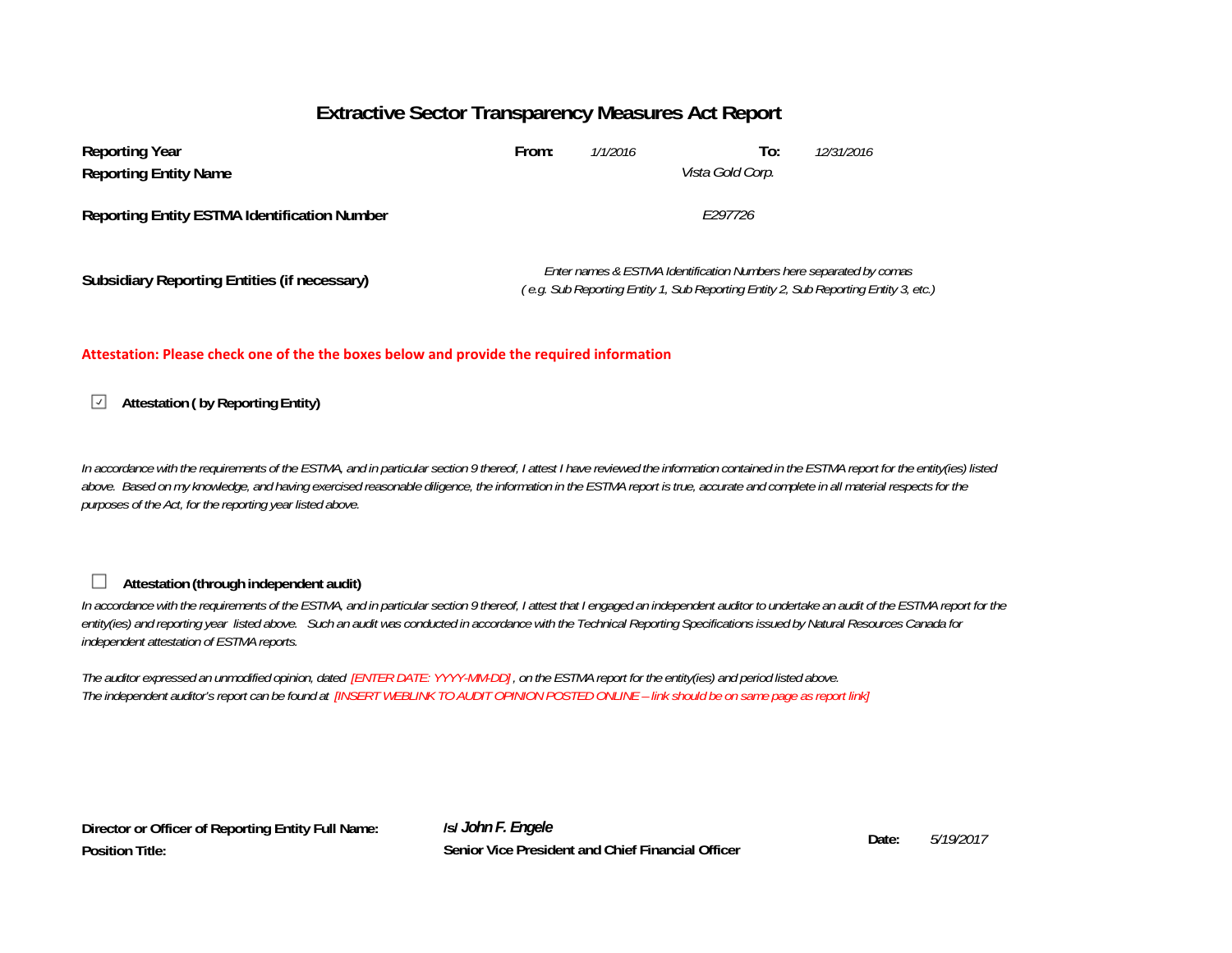## **Extractive Sector Transparency Measures Act - Annual Report**

| Reporting Year                                         | From: | 1/1/2016 | To:              | 12/31/2016 |
|--------------------------------------------------------|-------|----------|------------------|------------|
| <b>Reporting Entity Name</b>                           |       |          | Vista Gold Corp. |            |
| <b>Reporting Entity ESTMA Identification</b><br>Number |       |          | E297726          |            |

| <b>Subsidiary Reporting Entities (if</b> | Enter na     |
|------------------------------------------|--------------|
| necessary)                               | (e.g. Sub R) |

*Enter names & ESTMA Identification Numbers here separated by comas ( e.g. Sub Reporting Entity 1, Sub Reporting Entity 2, Sub Reporting Entity 3, etc.)*

| Payments by Payee |                                              |       |           |              |                                |                |                  |                                     |                                   |                                                                                                                                                                                  |
|-------------------|----------------------------------------------|-------|-----------|--------------|--------------------------------|----------------|------------------|-------------------------------------|-----------------------------------|----------------------------------------------------------------------------------------------------------------------------------------------------------------------------------|
| Country           | Payee Name                                   | Taxes | Royalties | Fees         | <b>Production Entitlements</b> | <b>Bonuses</b> | <b>Dividends</b> | Infrastructure Improvement Payments | <b>Total Amount paid to Payee</b> | <b>Notes</b>                                                                                                                                                                     |
| Australia         | Department of Mines and<br>Energy            |       |           | \$144,233.00 |                                |                |                  |                                     |                                   | Amounts in US dollars, the Company's reporting<br>144233 currency, utilizing a foreign exchange rate of<br>A\$1.00 to US\$0.73<br>Amounts in US dollars, the Company's reporting |
| Australia         | Jawoyn Aboriginal<br>Corporation Association |       |           | \$89,423.00  |                                |                |                  |                                     |                                   | 89423 currency, utilizing a foreign exchange rate of<br>A\$1.00 to US\$0.73                                                                                                      |
|                   |                                              |       |           |              |                                |                |                  |                                     | $\Omega$                          |                                                                                                                                                                                  |
|                   |                                              |       |           |              |                                |                |                  |                                     | $\Omega$                          |                                                                                                                                                                                  |
|                   |                                              |       |           |              |                                |                |                  |                                     |                                   |                                                                                                                                                                                  |
|                   |                                              |       |           |              |                                |                |                  |                                     |                                   |                                                                                                                                                                                  |
|                   |                                              |       |           |              |                                |                |                  |                                     |                                   |                                                                                                                                                                                  |
|                   |                                              |       |           |              |                                |                |                  |                                     |                                   |                                                                                                                                                                                  |
|                   |                                              |       |           |              |                                |                |                  |                                     |                                   |                                                                                                                                                                                  |
|                   |                                              |       |           |              |                                |                |                  |                                     |                                   |                                                                                                                                                                                  |
|                   |                                              |       |           |              |                                |                |                  |                                     |                                   |                                                                                                                                                                                  |
|                   |                                              |       |           |              |                                |                |                  |                                     |                                   |                                                                                                                                                                                  |
|                   |                                              |       |           |              |                                |                |                  |                                     |                                   |                                                                                                                                                                                  |
|                   |                                              |       |           |              |                                |                |                  |                                     |                                   |                                                                                                                                                                                  |
|                   |                                              |       |           |              |                                |                |                  |                                     |                                   |                                                                                                                                                                                  |
|                   |                                              |       |           |              |                                |                |                  |                                     |                                   |                                                                                                                                                                                  |
|                   |                                              |       |           |              |                                |                |                  |                                     |                                   |                                                                                                                                                                                  |
|                   |                                              |       |           |              |                                |                |                  |                                     |                                   |                                                                                                                                                                                  |
|                   |                                              |       |           |              |                                |                |                  |                                     |                                   |                                                                                                                                                                                  |
|                   |                                              |       |           |              |                                |                |                  |                                     |                                   |                                                                                                                                                                                  |
|                   |                                              |       |           |              |                                |                |                  |                                     |                                   |                                                                                                                                                                                  |
|                   |                                              |       |           |              |                                |                |                  |                                     |                                   |                                                                                                                                                                                  |
|                   |                                              |       |           |              |                                |                |                  |                                     |                                   |                                                                                                                                                                                  |
|                   |                                              |       |           |              |                                |                |                  |                                     |                                   |                                                                                                                                                                                  |
|                   |                                              |       |           |              |                                |                |                  |                                     |                                   |                                                                                                                                                                                  |
|                   |                                              |       |           |              |                                |                |                  |                                     | $\Omega$                          |                                                                                                                                                                                  |
|                   |                                              |       |           |              |                                |                |                  |                                     | 233656                            |                                                                                                                                                                                  |